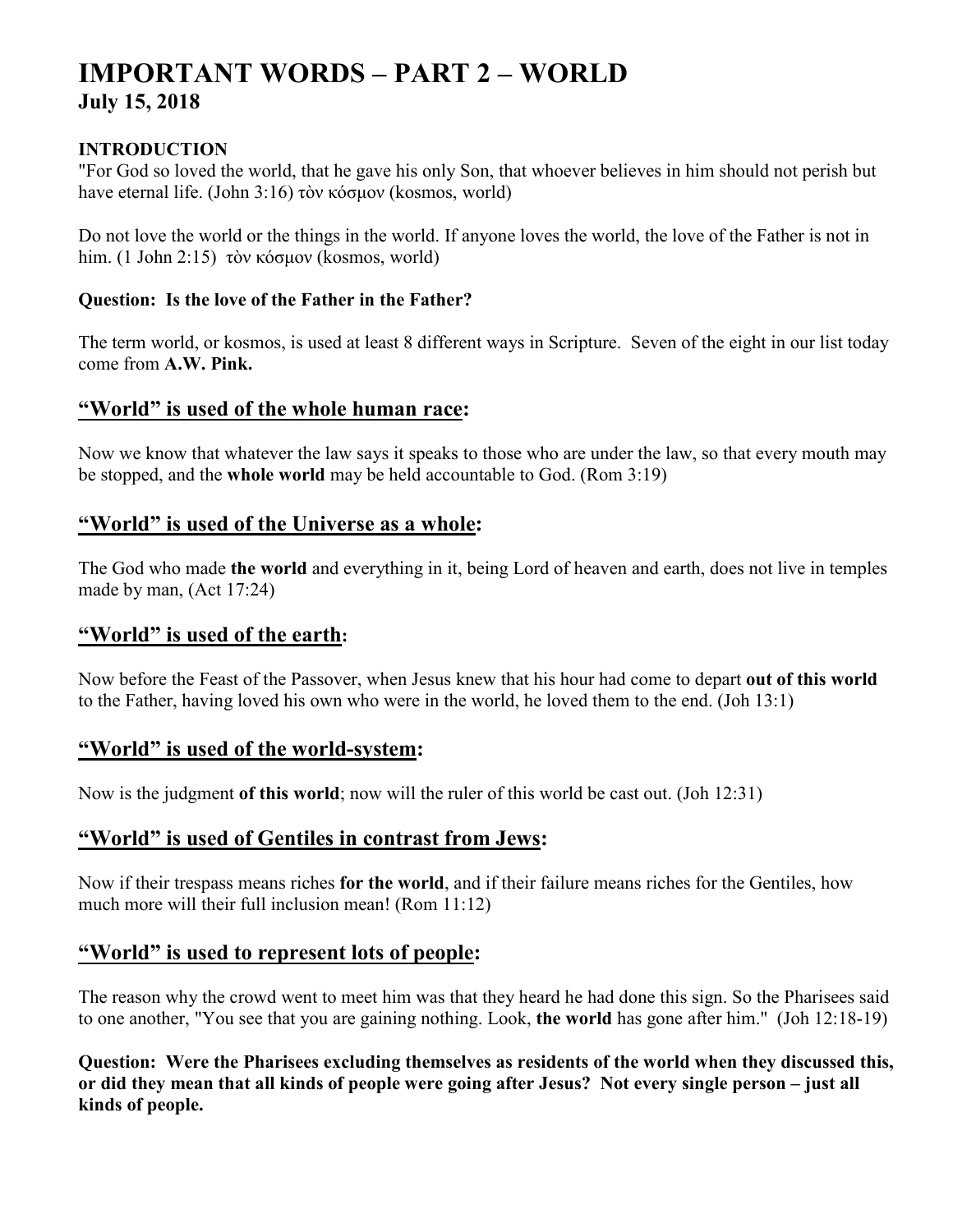First, I thank my God through Jesus Christ for all of you, because your faith is proclaimed in **all the world**. (Rom 1:8)

**Question: What about the Chinese and Native Americans? At this point, not a single Chinese person or Native American had been witnessed to. Perhaps Paul means a portion of "all the world".** 

For the promise to Abraham and his offspring that he would be **heir of the world** did not come through the law but through the righteousness of faith. (Rom 4:13)

**Question: If, according to Galatians 3:29, only those in Christ are Abraham's offspring, how is Abraham heir of the world if world means every single person?** 

# **"World" is used of humanity minus believers:**

We know that we are from God, and the **whole world** lies in the power of the evil one. (1Jn 5:19)

Yet a little while and **the world** will see me no more, **but you will see me**. Because I live, you also will live. (Joh 14:19)

"If **the world** hates you, know that it has hated me before it hated you. (Joh 15:18)

**Question: Does Jesus mean that Christians will hate Christians, because Christians are a part of the world? Or, does it mean that a certain segment of the world – even all kinds of people in the world – will hate you?** 

And I will ask the Father, and he will give you another Helper, to be with you forever, even the Spirit of truth, **whom the world cannot receive**, because it neither sees him nor knows him. You know him, for he dwells with you and will be in you. (Joh 14:16-17)

**Question: How do you receive the Holy Spirit if you cannot? Is every single person unable to receive the Spirit of truth, or is that limited to those in whom the Spirit does not dwell?** 

# **"World" is used of believers only:**

"**For God so loved the world**, that he gave his only Son, that whoever believes in him should not perish but have eternal life. For God did not send his Son into the world to condemn the world, but in order that the world might be saved through him. (Joh 3:16-17)

They said to the woman, "It is no longer because of what you said that we believe, for we have heard for ourselves, and we know that this is indeed the **Savior of the world**." (Joh 4:42)

For the bread of God is he who comes down from heaven and **gives life to the world**." (Joh 6:33)

The next day he saw Jesus coming toward him, and said, "Behold, the Lamb of God, who **takes away the sin of the world**! (Joh 1:29)

that is, in Christ God was **reconciling the world to himself**, **not** counting their trespasses against them, and entrusting to us the message of reconciliation. (2Co 5:19)

He is the propitiation for our sins, and not for ours only but also for the sins of the **whole world**. (1Jn 2:2)